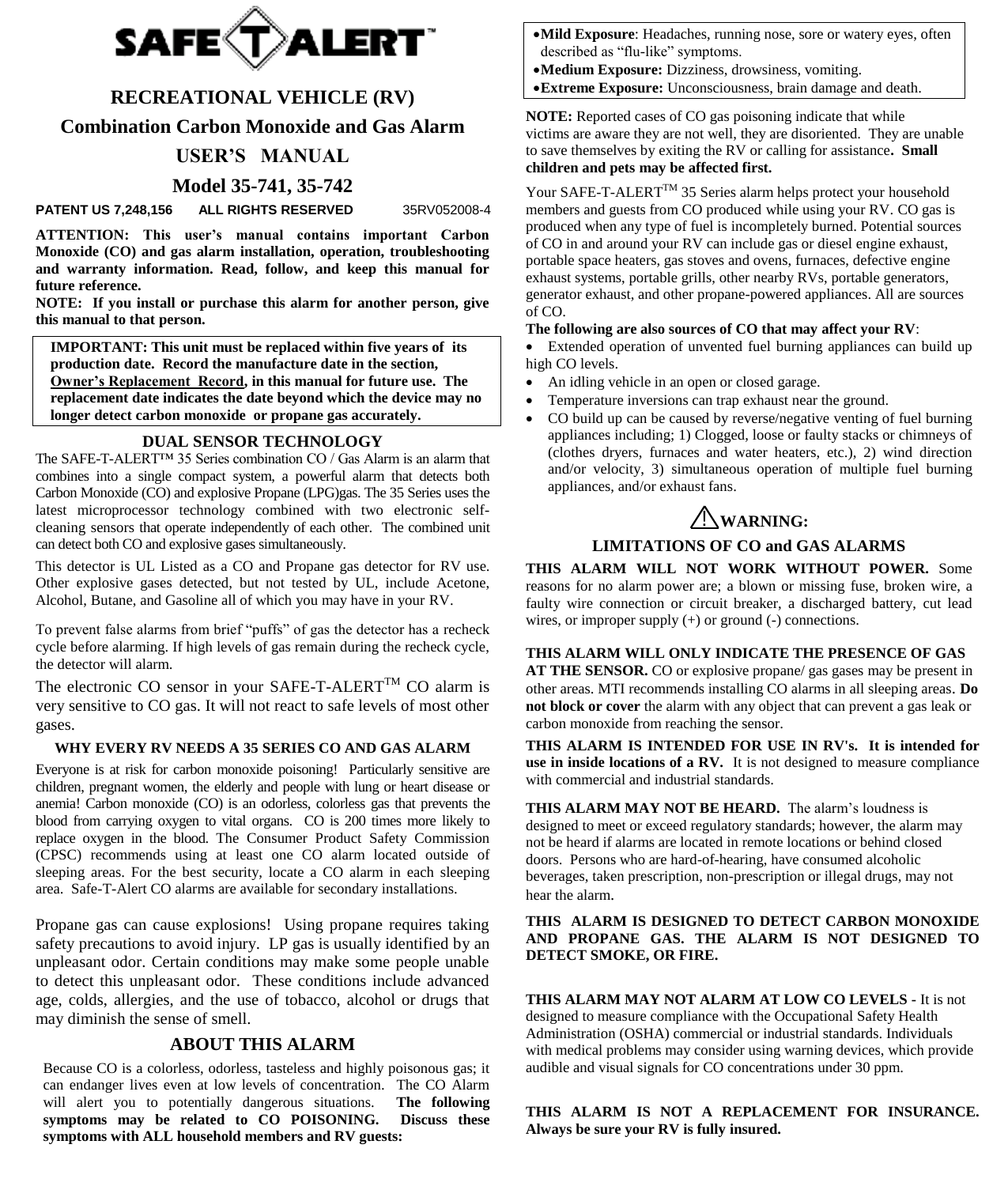**Warning:** Installation of the device should not be used as a substitute for proper installation, use, and maintenance of fuelburning appliances, including appropriate ventilation and exhaust systems.

# **HOW TO PROTECT YOUR FAMILY**

**CAUTION- The SAFE-T-ALERTTM 35 series combination CO and Gas Alarm is designed to protect individuals from the acute effects of carbon monoxide exposure and gas leaks. It will not fully safeguard individuals with specific medical conditions. If in doubt, consult a medical practitioner.**

To protect your family, you should:

- **INSTALL THE ALARM PROPERLY.** Carefully read and follow ALL the instructions in this manual. Test your unit every week. Alarms that do not work will not alert you to hazardous levels of CO or explosive gas. See the section, **Test Procedure**, in this manual for further information.
- MAKE REGULAR VISUAL INSPECTIONS. Check all fuel burning equipment including gas water-heaters, kitchen gas stoves, space heaters, gas dryers and all pilot lights. Check the color of the pilot flame. The color should be blue.
- **MAKE REGULAR VISUAL INSPECTIONS OF THE ENGINE AND GENERATOR EXHAUST SYSTEMS**. Cracked exhaust systems can allow CO to enter the living area.
- **PROFESSIONALLY MAINTAIN YOUR ENGINE AND GENERATOR.** Although gas engines and generators produce CO, a poorly tuned engine and generator will produce greater amounts CO.
- If you smell unusual odors you may have a gas leak, immediately call a local propane gas supplier or fire department to check for possible leaks.

## **WHERE TO INSTALL**

- Install the 35 series in the kitchen area near sources of a potential gas leaks. Some potential sources are a furnace, refrigerator, stove or oven. If potential sources of a gas leak are in separate areas, MTI recommends installing a gas alarm in each area.
- **The Consumer Product Safety Commission recommends installing a CO alarm outside the sleeping area. The 35 series combination CO and gas alarm complies with that recommendation.**
- **INSTALL ALARM** at least 4 inches but not more than 20 inches off the floor.

## **WHERE NOT TO INSTALL 35 SERIES ALARMS**

- **DO NOT INSTALL** behind furniture, drapes, in closets or areas that will block gas flow to the alarm.
- **DO NOT INSTALL** within 12 inches (30cm) of opening windows, exterior doors, heating or return vents, or other drafty areas.
- **DO NOT INSTALL** on an outside wall.
- **DO NOT INSTALL** on a wall switch controlled by a power line, ground fault circuit or to a circuit breaker.
- **NOTE:** Older RVs may have little or no insulation and therefore are draftier. Carefully consider mounting locations.



■ Recommended Alarm Location



**IN A MALFUNCTION OR FAILURE OF THE ALARM AND MAY VOID THE WARRANTY.**

**SHOCK HAZARD: Turn off power before installing.**

## **Power Supply 12 VDC.**

Recommended Wire Size 14 GA. TO 18 GA.

Connect the alarm to a properly fused circuit, maximum over protection device rating 15 amps.

**SPECIAL WIRING NOTICE:** When replacing CCI Controls LP Gas Leak Detectors they may have two power leads. Safe-T-Alert units have one power lead. Simply connect the Safe-T-Alert power lead (Red) to the coach/house power supply and cap or remove the second power lead. **DO NOT CONNECT BOTH POWER LEADS TO THE Safe-T-Alert ALARM – this will result in a dead chassis battery.**

The following diagrams provide additional alarm installation information: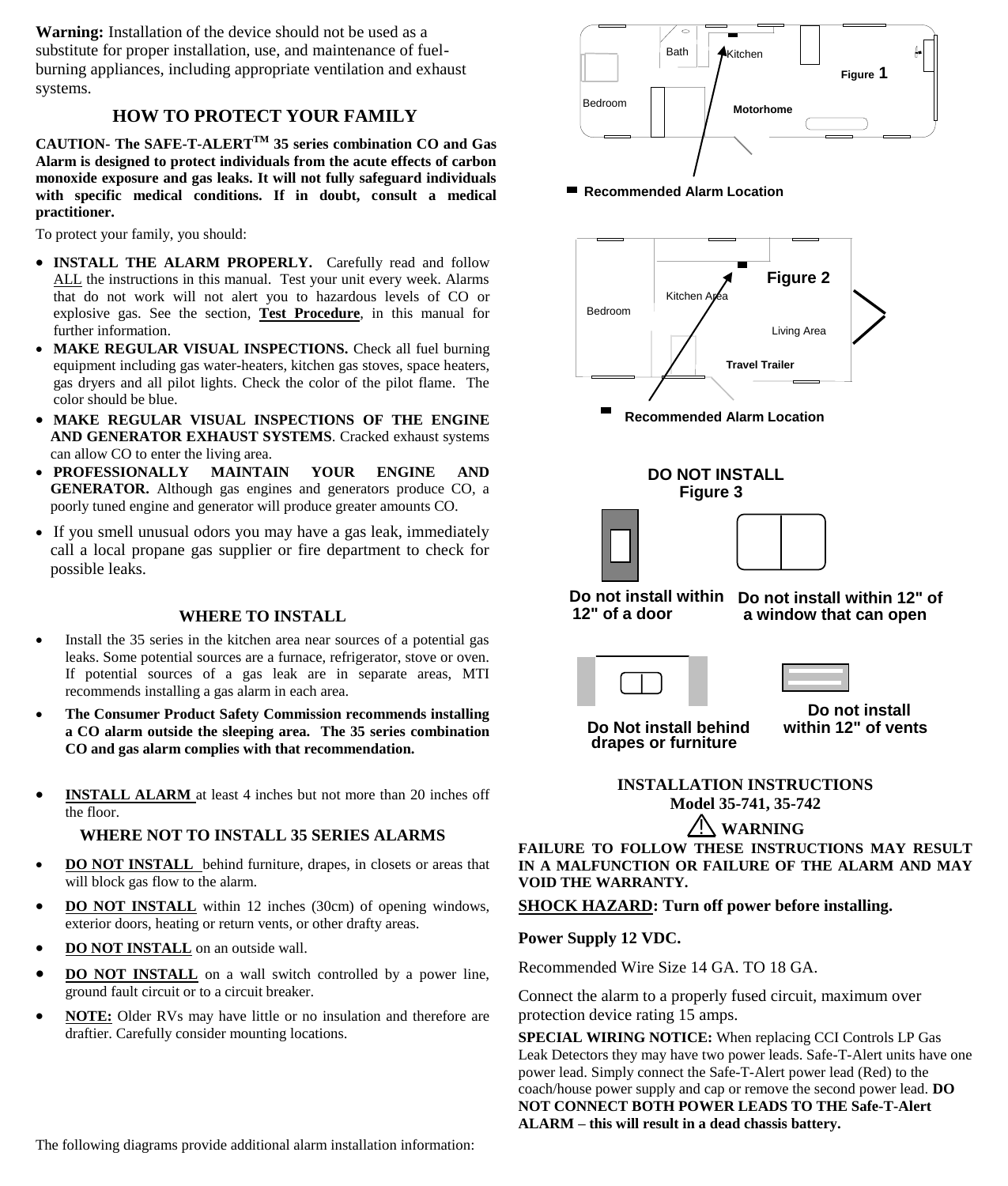**Connect to wiring or circuit that CANNOT be turned off by a switch or ground fault protector. Only use UL or recognized permanent wire connectors.** It is acceptable to connect the 35 Series CO / LP gas alarm to the main disconnect. The alarm will be off along with all other 12 volt equipment when the main disconnect is turned to the off position. The RV must not be occupied when the main disconnect is in the off position.

#### **INSTALLATION INSTRUCTIONS**

Follow these instructions carefully. Failure to follow these instructions can damage the unit and void the warranty.

Select a wall location at least 4" but not more than 20" off the floor.

- 1. Disconnect the power supply being connected to.
- 2. Model 35-741 requires a 1/2" hole be drilled where mounting. Model 35-742 requires a 1" clearance to recess the case. Cut a 5 3/8" W x 2" H hole
- 3. **C**onnect the RED (+) power lead to the fused circuit. Connect the BLACK lead to Ground (-).
- 4. Fasten the unit to the wall using the two screw holes located on the ends of the case
- 5. Reconnect the power supply. Wait 10 minutes for warm up and then test the alarm.

## **NOTE: All connections must be in accordance with the National Electrical Code in the Unites Stated and the Canadian Electric Code in Canada .**

## **TEST PROCEDURE**

# ! **WARNING**

**TO REDUCE THE RISK OF CARBON MONOXIDE POISONING OR PROPANE GAS EXPLOSION, TEST THIS ALARM'S OPERATION AFTER THE RV HAS BEEN IN STORAGE, BEFORE EACH TRIP AND AT LEAST ONCE PER WEEK DURING USE**.

# ! **WARNING**

**WARNING: THE TEST BUTTON ONLY TESTS THE ALARM CIRCUIT NOT THE SENSORS. YOU MAY USE PROPANE OR BUTANE GAS TO TEST THE GAS SENSOR. Note it may take up to 10 seconds for the alarm to sound.**

**TO TEST THE CO SENSOR USE A CAN OF SAFE-T-ALERT CO TEST GAS TO TEST THE 400 PPM CALABRATION POINT. DO NOT TRY TO GENERATE CO TO TEST THE ALARM.** The TEST/RESET button tests all ELECTRICAL functions of the alarm. It does not check the sensor operation.

The alarm may be tested at any time -The TEST/Mute switch is located on the front of the alarm Press and hold the test button for 1 second. The alarm is working properly if the GREEN indicator light changes color to RED and the horn beeps 4 times. The Gas LED should also blink Red.

**IMPORTANT** - If this alarm does not test properly return it immediately for repair or replacement.

#### **OPERATION**

Each time the unit is first powered up, the CO sensor requires a ten (10) minute initial warm-up period to clean the sensor element and achieve stabilization. The GREEN LED indicator will flash on and off during the 10 minute warm-up period. This unit cannot go into a CO alarm during the warm-up period. To test your unit during the warm-up period, press the test button. See Test Procedure in this manual. After the warm-up period, the GREEN power ON indicator should glow continuously If the ON indicator light does not light, see the section, **Trouble-Shooting Guide**, in this manual for further information. **Do not attempt to fix it yourself.**

**Gas Alarm:** When you power the alarm, it has a warm-up period of approximately 1 minute. This unit cannot go into a gas alarm during the warm-up period. After 1 minute the alarm can detect explosive gas.

**Simultaneous CO and Gas Alarms—** Because the risk of a propane gas explosion is generally a more serious danger, your alarm unit gives the gas alarm a higher priority during simultaneous alarm condition.

If your unit generates alarms for both Gas and CO at the same time, the gas LED will flash red and the beeper will sound. The CO LED will be a solid Red until the CO is ventilated out of the RV, at which time the LED will return to the Green operational/safe color.

**Brownout Protection -** The unit can tolerate short power interruptions and brownouts where the circuit voltage drops as low as 1VDC. If the brownout lasts too long, the unit will reset and operate as described above.

#### **LOW POWER OPERATION**

This alarm will operate normally down to7 VDC. Do not operate this alarm below 7 VDC.

## **VISUAL AND AUDIBLE ALARM SIGNALS**

This SAFE-T-ALERT<sup>TM</sup> CO / Propane Gas Alarm is designed to be easyto-operate. The alarm has two indicator lights that display a specific color for each monitored condition. There also is a matching sound pattern for alarm conditions.

#### **CO ALARM**

The Red CO LED will flash and the alarm will sound 4 "BEEPS" then silent for 5 Seconds**.** These signals indicate that the CO level is over 35 ppm. **IMMEDIATE ACTION IS REQUIRED.** See **Procedures To Take During An Alarm**. This cycle will continue until the TEST/Mute button on the front of alarm is pressed. Ventilate the RV. The RED light will stay ON until the CO has cleared, or the alarm will reactivate in approximately 6 minutes if the CO is still present. DO NOT RE-ENTER THE RV. This alarm will return to normal operation after the RV s properly ventilated.

## **PROPANE GAS ALARM**

The Red LED will Flash and the alarm will sound a steady tone whenever a dangerous level of propane gas is detected. **IMMEDIATE ACTION IS REQUIRED.** See **Procedures Take During A Gas Alarm** The detector will continue to alarm until the Test/Mute switch on the front of the alarm is pressed. Ventilate the RV. The RED Gas LED will continue to flash until the gas has cleared, or the gas alarm will reactivate in approximately 5 minutes if the gas is still present. DO NOT RE-ENTER THE RV. This alarm will return to normal operation after the RV s properly ventilated.

**MALFUNCTION/SERVICE SIGNAL** If any malfunction is detected, the Gas LED will remain off and the Operational/CO LED will alternate Red/Green and the alarm will sound once every 15 seconds. Press the Test/Mute button. If the Test/Mute button does not clear the signals, check the battery voltage. I**f the battery voltage is not low and the unit will not return to normal operation, immediately remove the alarm and return for service or warranty replacement.** See the warranty section in this manual.

| <b>OPERATION</b>            | <b>AUDIBLE SIGNAL</b>               | <b>VISUAL SIGNAL</b>                          |
|-----------------------------|-------------------------------------|-----------------------------------------------|
| <b>NORMAL</b>               | <b>NONE</b>                         | <b>STEADY GREEN</b>                           |
| CO ALARM                    | 4 "BEEPS"<br>5 SECONDS OFF          | <b>STEADY RED</b>                             |
| PROPANE ALARM               | CONSTANT                            | <b>FLASHING RED</b>                           |
| ALARM<br><b>MALFUNCTION</b> | <b>BEEP" EVERY</b><br>30 SECONDS    | <b>ALTERNATING</b><br><b>RED/GREEN</b>        |
| END OF LIFE                 | <b>BEEPS EVERY</b><br>25-30 SECONDS | <b>RED RED GREEN GREEN</b><br><b>FLASHING</b> |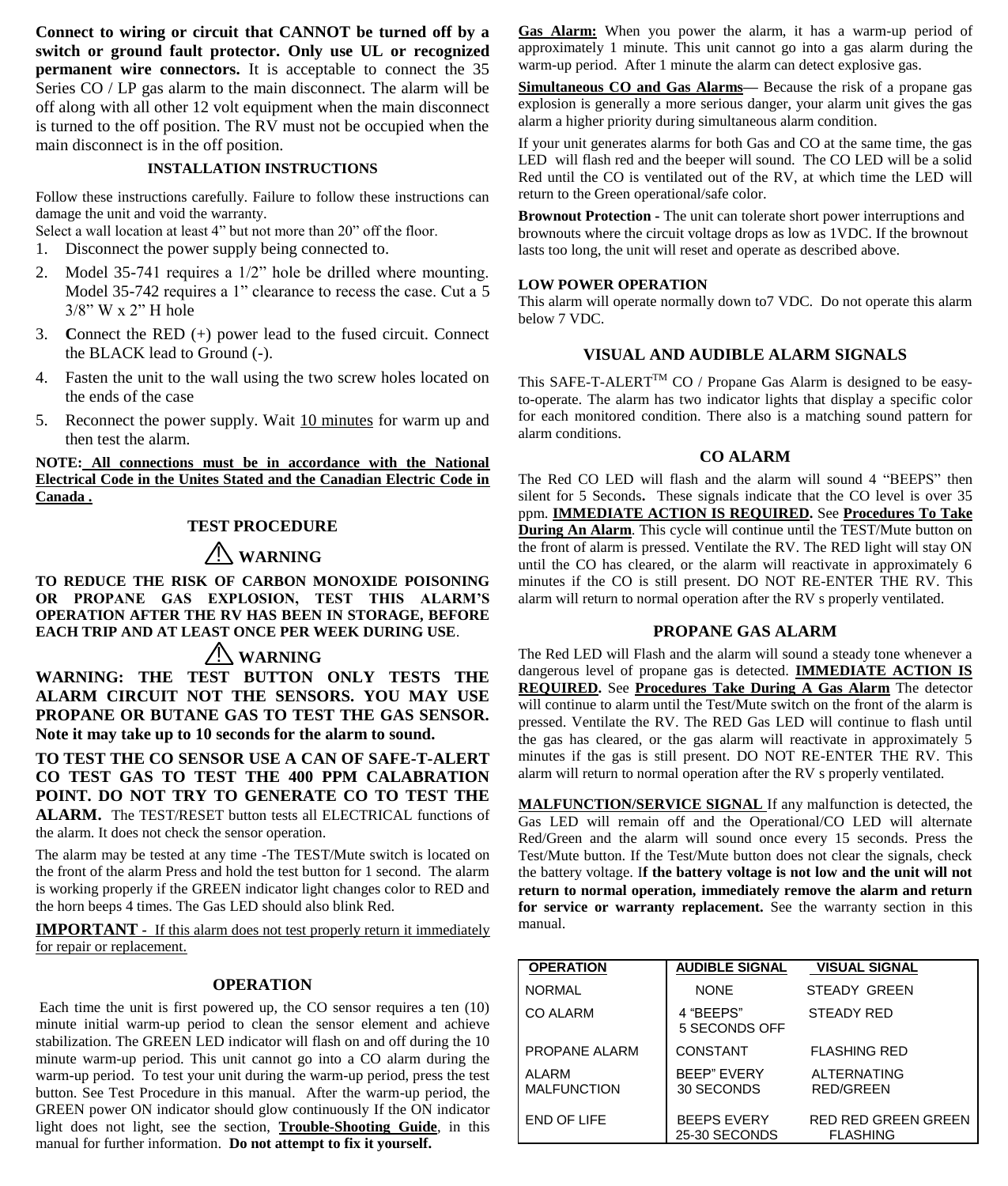#### **TROUBLE-SHOOTING GUIDE**

**Use this chart to trouble-shoot problems with this 35 series Alarm.**

| <b>PROBLEM</b>                                                                           | <b>CAUSE/SOLUTION</b>                                                                                                                     |
|------------------------------------------------------------------------------------------|-------------------------------------------------------------------------------------------------------------------------------------------|
| <b>Green Operational LED Off</b>                                                         | <b>1.Bad Wire Connection</b><br>2. Reversed Wiring<br>3. Main Power Off<br>4. Missing or Blown Fuse<br><b>5. Contact Customer Service</b> |
| <b>No Sound When Testing</b><br><b>No Red LED When Testing</b><br><b>Locked In Alarm</b> | <b>Contact Customer Service</b><br><b>Contact Customer Service</b><br><b>Contact Customer Service</b>                                     |

**MALFUNCTION ALARM LED 1. Check Battery Voltage Red/Green & Beeps Every 15 Seconds** 

**Battery Voltage is Good and it 2. Contact Customer Service Will Not Reset To Normal operation** 

| <b>END OF LIFE ALARM</b>      | Push reset button to reset for   |
|-------------------------------|----------------------------------|
|                               | 3 days – Replace within 30 days. |
| Customer Service 800-383-0269 | www.safetalert.com               |

## **HOW TO TAKE CARE OF YOUR ALARM**

This CO / Propane Gas Alarm is designed to be as maintenance free as possible. To keep your alarm in good working order, you must:

 **TEST THE ALARM WEEKLY.** See the section, **Test Procedure**, in this manual for further information.

 **VACUUM THE DUST OFF THE ALARM COVER.** At least once a year (more frequently in dusty locations), use the soft brush attachment of your vacuum to clean the alarm cover.

 **CLEAN THE ALARM COVER WHEN DIRTY.** Wash the alarm cover by hand. Use a cloth dampened in clean water. Dry with a soft cloth.

 **DO NOT SPRAY CLEANING AGENTS OR WAXES DIRECTLY ONTO THE FRONT PANEL.** This action may damage the sensor, cause an alarm or cause an alarm malfunction.

 **OBSERVE THE COLOR OF THE INDICATOR LIGHT.** At frequent intervals and during your weekly test, check the indicator light on the on the front panel of the alarm.

• See the section, **Operation**, in this manual for further information.

## **PROCEDURES TO TAKE DURING GAS ALARM**

**1. Turn off all Gas appliances (Stove, Heater, Furnace, Refrigerator, etc.), extinguish all flames and smoking material.** 

- **2. Press the Test/Mute switch. DO NOT DISCONNECT POWER**
- **3. Evacuate the RV. Make sure everyone is accounted for. Leave the door and windows open.**
- **4. Turn off the propane tank valve.**
- **5. Determine and repair the source of the leak. Get professional help if necessary.**

**CAUTION- DO NOT RE-ENTER UNTIL THE PROBLEM IS CORRECTED.**

## **PROCEDURES TO TAKE DURING AN CO ALARM**

Follow the alarm procedures for your country. The emergency number depends on your travel location.

# **PROCEDURES TO TAKE DURING A CO ALARM IN THE USA**

**WARNING**: Actuation of this device indicates the presence of carbon monoxide (CO) or propane gases, which can KILL YOU. If signal sounds (4 beeps and flashing or solid red light): **1)** Operate the Test/Mute button; **2)** Call your emergency local service (Phone Number \_\_\_\_\_\_\_\_\_\_\_\_\_ ) (fire department or 911); **3)** Immediately move to fresh air - outdoors or by an open door/window. Check that all persons are accounted for. Do not reenter the premises or move away from the open door / window until the emergency responders have arrived, the premises have been aired out and your alarm remains in its normal operation. **4)** After following steps 1-3, if your alarm reactivates within a 24-hour period, repeat steps 1-3 and call a qualified appliance technician. (Phone Number

\_\_\_\_\_\_\_\_\_\_\_\_\_\_\_) to investigate for sources of CO from fuel burning equipment and appliances, and inspect for proper operation of this equipment. If problems are identified during this inspection have the equipment serviced immediately. Note any combustion equipment not inspected by the technician and consult the manufacturers' instructions, or contact the manufacturer directly, for more information about CO safety and this equipment. Make sure that the motor vehicles are not, and have not been, operating in an attached garage or adjacent to the residence.

# **PROCEDURES TO TAKE DURING A CO ALARM IN CANADA**

**WARNING:** Actuation of this device indicates the presence of carbon monoxide (CO) and propane gases which can KILL YOU. If signal sounds (4 beeps and flashing or solid red light: 1) Operate the Test/Mute. Immediately move to fresh air - outdoors or by an open door/window. Check that all persons are accounted for. Do not reenter the premises or move away from the open door/window until the emergency responders have arrived, the premises have been aired out, and your alarm remains in its normal condition; 2) call your emergency local service (telephone number  $\rule{1em}{0.15mm}$ 

( Fire department or 911).

Two self-adhesive labels are included with this Alarm. Add the phone numbers of your emergency service provider and qualified technician in the space provided. Place one label near the alarm and one label near a fresh air source where you plan to gather if the alarm sounds.